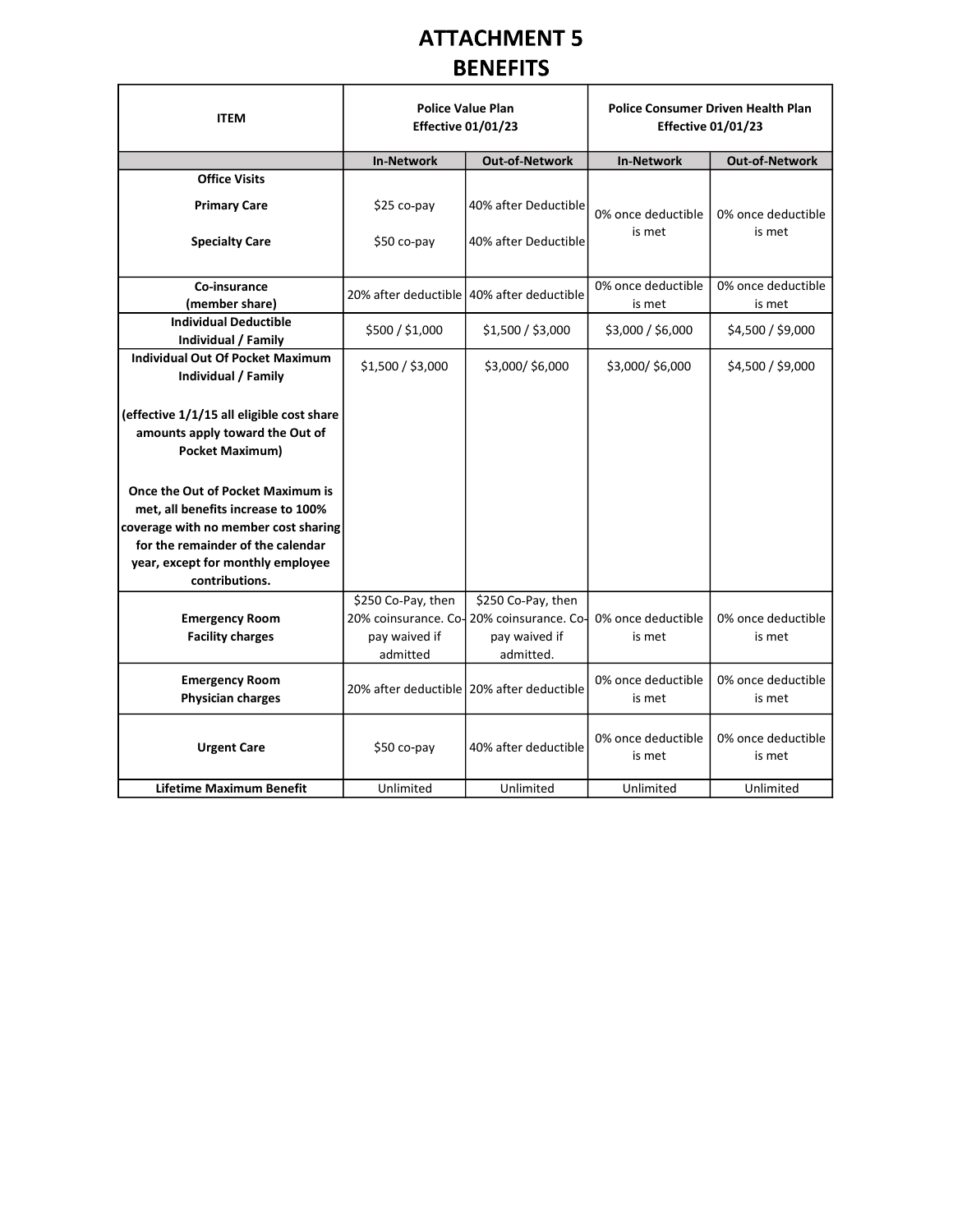| <b>ITEM</b>                                                         | <b>Police Value Plan</b><br><b>Effective 01/01/23</b>                     |                | <b>Police Consumer Driven Health Plan</b><br><b>Effective 01/01/23</b>                           |                |
|---------------------------------------------------------------------|---------------------------------------------------------------------------|----------------|--------------------------------------------------------------------------------------------------|----------------|
| <b>Pharmacy Program</b>                                             |                                                                           |                |                                                                                                  |                |
| <b>Coordination with Calendar Year</b><br><b>Medical Deductible</b> | No                                                                        | Not Applicable | Yes                                                                                              | Not Applicable |
| Separate In-Network Brand Drug<br><b>Deductible</b>                 | \$100                                                                     | Not Applicable | Covered Non-<br>Preventive Drugs are<br>subject to the<br>Calendar Year                          | Not Applicable |
| Per Person<br>In-Network Rx Out of Pocket Max                       | All cost share applies<br>to the annual Out of<br>Pocket Maximum<br>above | Not Applicable | All cost share applied<br>to the annual Out of<br>Pocket Maximum<br>above                        | Not Applicable |
| <b>Pharmacy Co-Pays</b>                                             |                                                                           |                |                                                                                                  |                |
| <b>Affordable Care Act Preventive Drugs</b>                         | Covered at 100%<br>No Member Cost<br>Sharing                              | Not Covered    | Covered at 100%<br>No Member Cost<br>Sharing                                                     | Not Covered    |
| Tier 1: 1-30 day supply                                             | \$10 Co-pay (or<br>prescription cost,<br>whichever is less)               | Not Covered    | Non ACA preventive<br>drugs are subject to<br>the same co-pay<br>structure as the<br>Value Plan. | Not Covered    |
| Tier 2: 1-30 day supply                                             | \$25 Co-pay                                                               | Not Covered    | All other drugs are<br>subject to the<br>calendar year                                           | Not Covered    |
| Tier 1: Retail/Mail 90-day supply                                   | \$20 Co-pay                                                               | Not Covered    | Non ACA preventive<br>drugs are subject to<br>the same co-pay                                    | Not Covered    |
|                                                                     | \$50 Co-pay                                                               | Not Covered    | All other drugs are<br>subject to the                                                            | Not Covered    |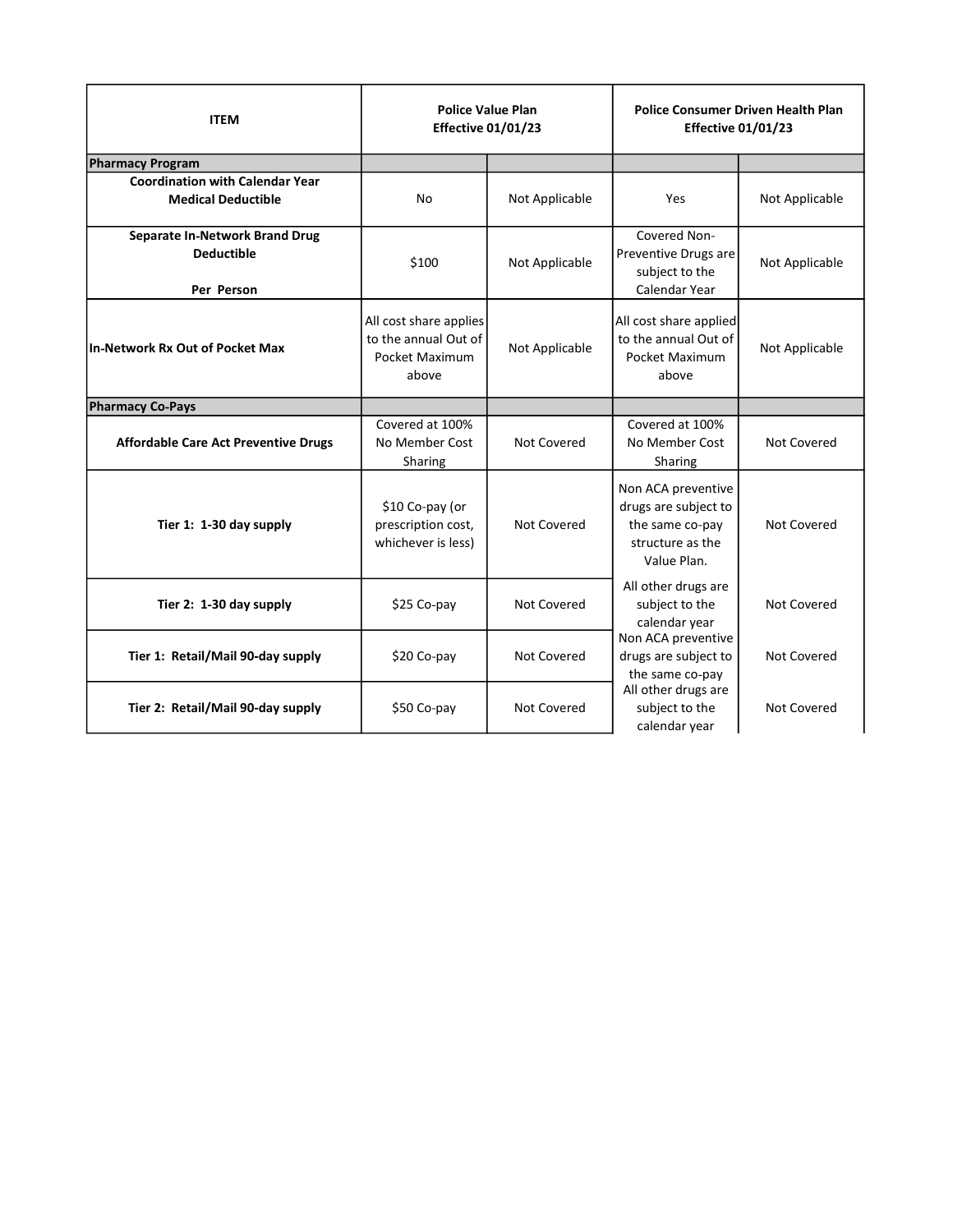| <b>ITEM</b>                                                                           |                                                            | <b>Police Value Plan</b>                                                                                      |                                                                | <b>Police Consumer Driven Health Plan</b> |
|---------------------------------------------------------------------------------------|------------------------------------------------------------|---------------------------------------------------------------------------------------------------------------|----------------------------------------------------------------|-------------------------------------------|
|                                                                                       |                                                            | <b>Effective 01/01/23</b>                                                                                     |                                                                | <b>Effective 01/01/23</b>                 |
| <b>OTHER (Services are provided per provisions</b><br>above, with following provisos) |                                                            |                                                                                                               |                                                                |                                           |
|                                                                                       | No annual limit<br>*speech includes                        | No annual limit<br>*speech includes                                                                           | No annual limit<br>*speech includes                            | No annual limit<br>*speech includes       |
| <b>Occupational, Speech and Physical Therapy</b>                                      | child born under the<br>plan with                          | child born under the<br>plan with                                                                             | child born under the $\vert$ child born under the<br>plan with | plan with                                 |
|                                                                                       | developmental<br>disorder or birth                         | developmental<br>disorder or birth                                                                            | developmental<br>disorder or birth                             | developmental<br>disorder or birth        |
|                                                                                       | defects                                                    | defects                                                                                                       | defects                                                        | defects                                   |
| Serious Mental Health Physician                                                       | Full Mental Health<br>Parity - covered                     | <b>Full Mental Health</b><br>Parity - covered                                                                 | <b>Full Mental Health</b><br>Parity - covered                  | Full Mental Health<br>Parity - covered    |
| <b>Services - Office Visits</b>                                                       | same as any illness                                        | same as any illness                                                                                           | same as any illness                                            | same as any illness                       |
| Chiropractic                                                                          | 20% after deductible                                       | Not Covered                                                                                                   | In-network 0% once<br>deductible is met                        | Not Covered                               |
|                                                                                       |                                                            | 20% after deductible 40% after deductible                                                                     | 0% after deductible                                            | 0% after deductible                       |
| <b>In-Vitro Coverage</b>                                                              | per lifetime                                               | Limit to six attempts   Limit to six attempts   Limit to six attempts   Limit to six attempts<br>per lifetime | per lifetime                                                   | per lifetime                              |
| <b>Routine Physical Exams</b>                                                         | 0%                                                         | 40% after deductible                                                                                          | 0%                                                             | 0% after deductible                       |
| (annual for age 2 and up)                                                             | 0% birth to age 2                                          |                                                                                                               |                                                                |                                           |
| Dependent Children Well Visits                                                        | with no annual \$<br>limit                                 | 40% after deductible                                                                                          | 0% birth to age 2<br>with no annual \$<br>limit                | 0% after deductible                       |
| Pap, Mammogram, PSA                                                                   | Covered at 100%<br>annually, age and<br>gender appropriate | 40% after deductible                                                                                          | Covered at 100%<br>annually, age and<br>gender appropriate     | 0% after deductible                       |
| Immunizations                                                                         | 0%                                                         | 40% after deductible                                                                                          | 0%                                                             | 0% after deductible                       |